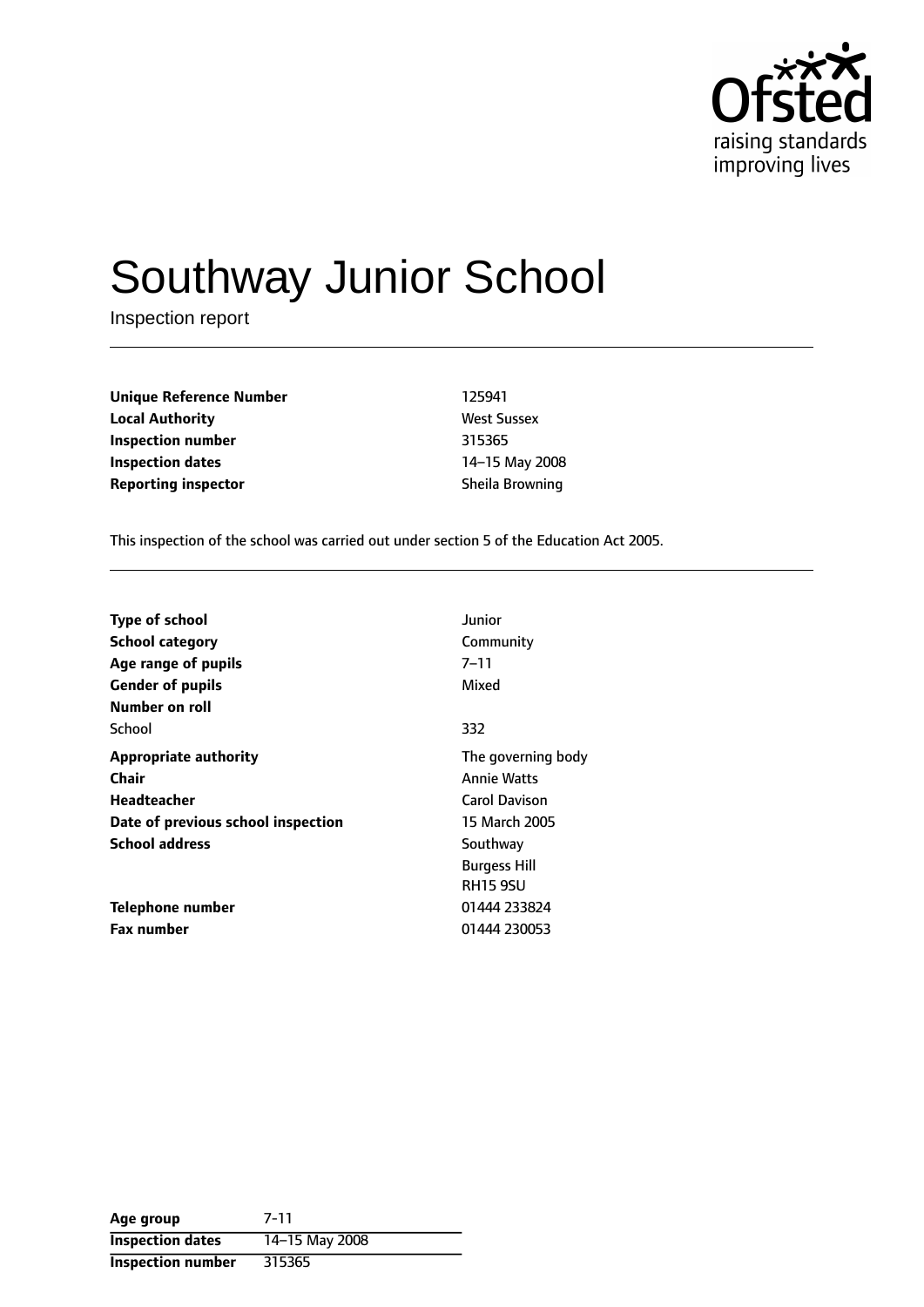.

© Crown copyright 2008

#### Website: www.ofsted.gov.uk

This document may be reproduced in whole or in part for non-commercial educational purposes, provided that the information quoted is reproduced without adaptation and the source and date of publication are stated.

Further copies of this report are obtainable from the school. Under the Education Act 2005, the school must provide a copy of this report free of charge to certain categories of people. A charge not exceeding the full cost of reproduction may be made for any other copies supplied.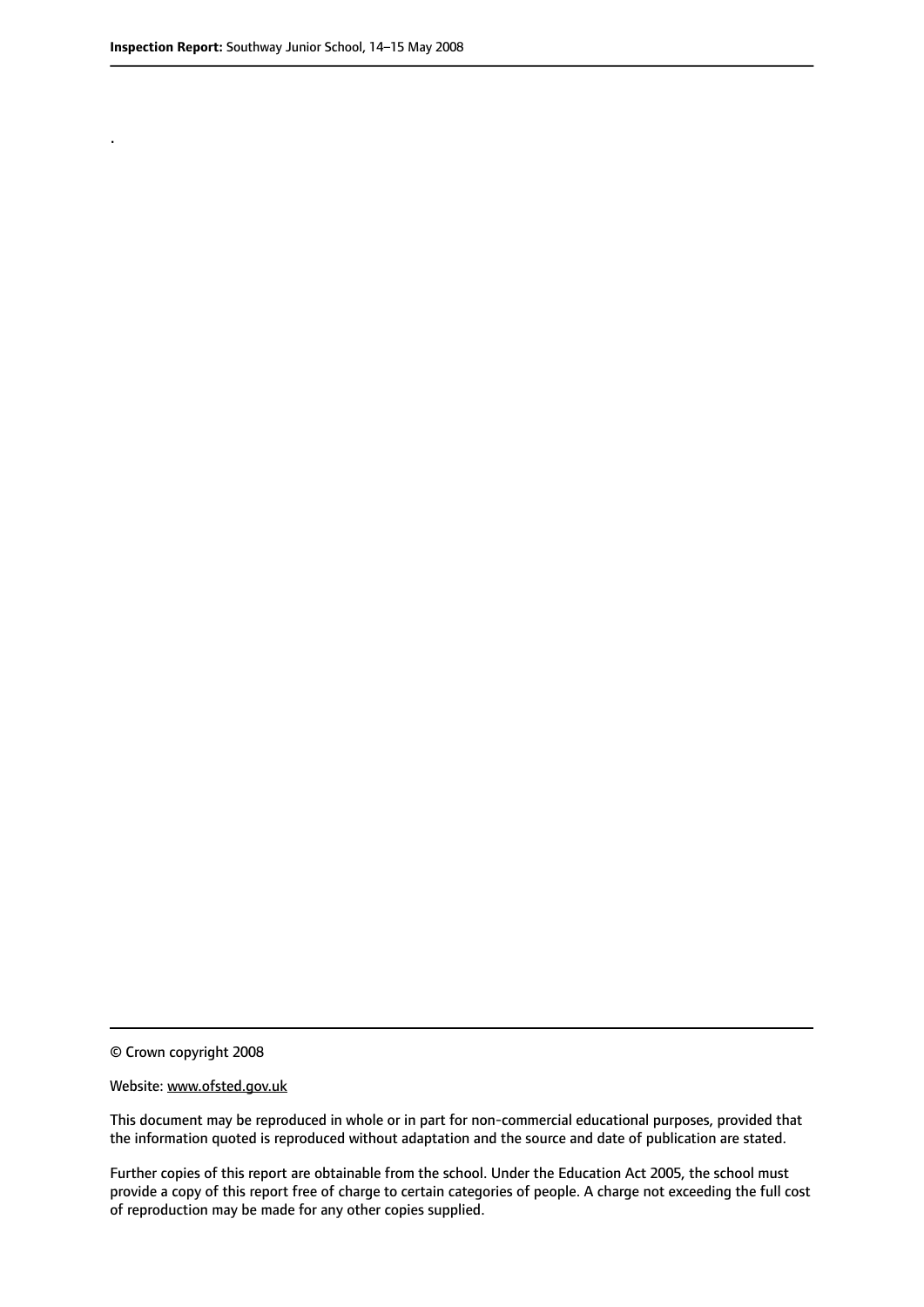# **Introduction**

The inspection was carried out by three Additional Inspectors.

### **Description of the school**

This is a larger than average junior school. Most of the pupils are of White British heritage and a small number come from a wide variety of minority ethnic backgrounds. Attainment on entry in Year 3 is above average. The proportion of pupils with learning difficulties and/or disabilities including those with statements of special educational need is higher than found nationally.

#### **Key for inspection grades**

| Satisfactory |
|--------------|
| Inadequate   |
|              |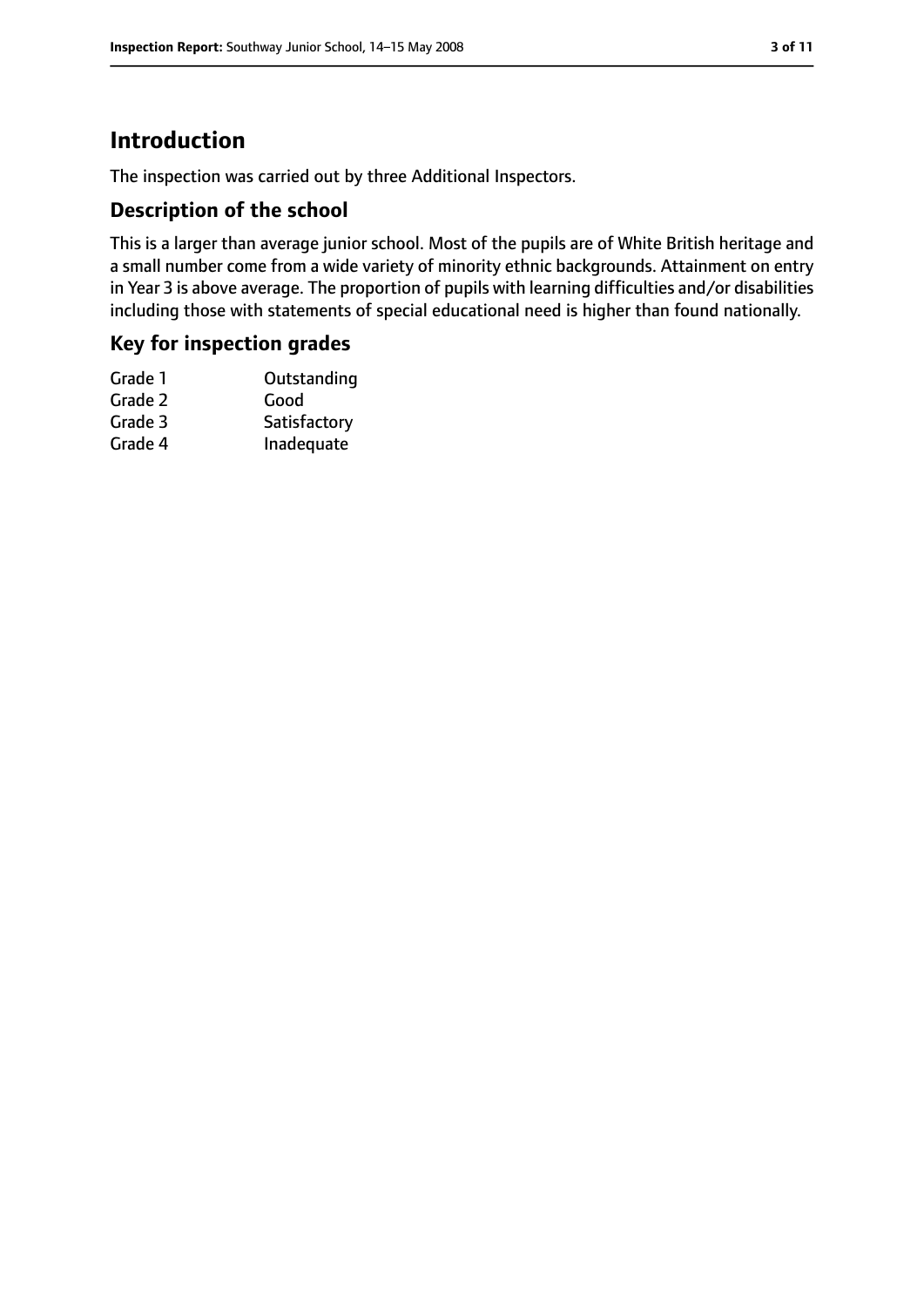# **Overall effectiveness of the school**

#### **Grade: 2**

This is a good school in which pupils achieve well. Pupils achieve particularly well in science because they learn about scientific facts and knowledge through practical first-hand experiences. Pupils who left Year 6 in 2007 attained above average standards in national tests, which was a marked improvement on the previous year. Currently, the work of pupils shows that standards continue to rise and have improved owing to the school's successful work to lift pupils' achievement. Improvements are seen in teaching, the curriculum and in the systems used to check pupils' progress. The rate of progress varied too much between different groups of pupils in the past but this has been remedied successfully.

Pupils want to come to school and this is reflected in their good attendance and involvement in the many enrichment opportunities offered. They have a good understanding of how to keep healthy and safe and are proud of their involvement in the school and local community. Behaviour is good, and pupils clearly enjoy learning through 'role play and learning journeys'. For example, when pupilsin Year 5 gave a radio broadcast about a 'dog fight' during the Second World War. In Year 3, pupils, on the call of 'Right O my hearties', became pirates marooned on a desert island and had to use descriptive language when they interviewed each other about 'What will you need to survive?' One came up with, 'I will need a short stabbing knife to cut down palm trees for a shelter.' These are typical features promoted by the good teaching and well-planned curriculum. Robust systems have been developed to check on pupils' progress. Teachers use this information effectively to target extra support for those not achieving as well as they should. Pupils know their targets and are increasingly involved in assessing their own progress. In some classes, targets in lessons are too broad or are not sufficiently challenging. Whilst some marking is of a high quality and helps pupils improve, practice is inconsistent and pupils' individual learning targets are not always referred to through marking.

Senior leaders have achieved a great deal recently. They have identified the right priorities to raise standards and improve teaching. The headteacher has determinedly led the actions taken to bring about improvement. As a result, pupils' progress has accelerated. Pupils' reading and mathematical skills are now more secure. Pupils' writing skills have improved but these are taking longer to refine. More-able pupils are not always supported and challenged sufficiently in their writing so that they can always reach the highest standards. Leaders at all levels are committed to providing a good education so there is unity of purpose. As one teacher said, 'The headteacher always "keeps us in the loop''.' Many parents recognise the school's good work, although a small minority have concerns about the school's working partnership with them. Strong links with external agencies and good pastoral support ensure all pupils are well cared for and closer links with the local infant school ensure a smooth transition from Year 2 to 3.

#### **What the school should do to improve further**

- Ensure more-able writers, especially, are sufficiently supported and challenged to reach the highest levels and check that teachers' marking and targets for all pupils are helpful in guiding their improvement.
- Explore ways of communicating with parents so that they are better informed about the strengths of the school, how they can help the school to improve and how they can learn about their children's progress.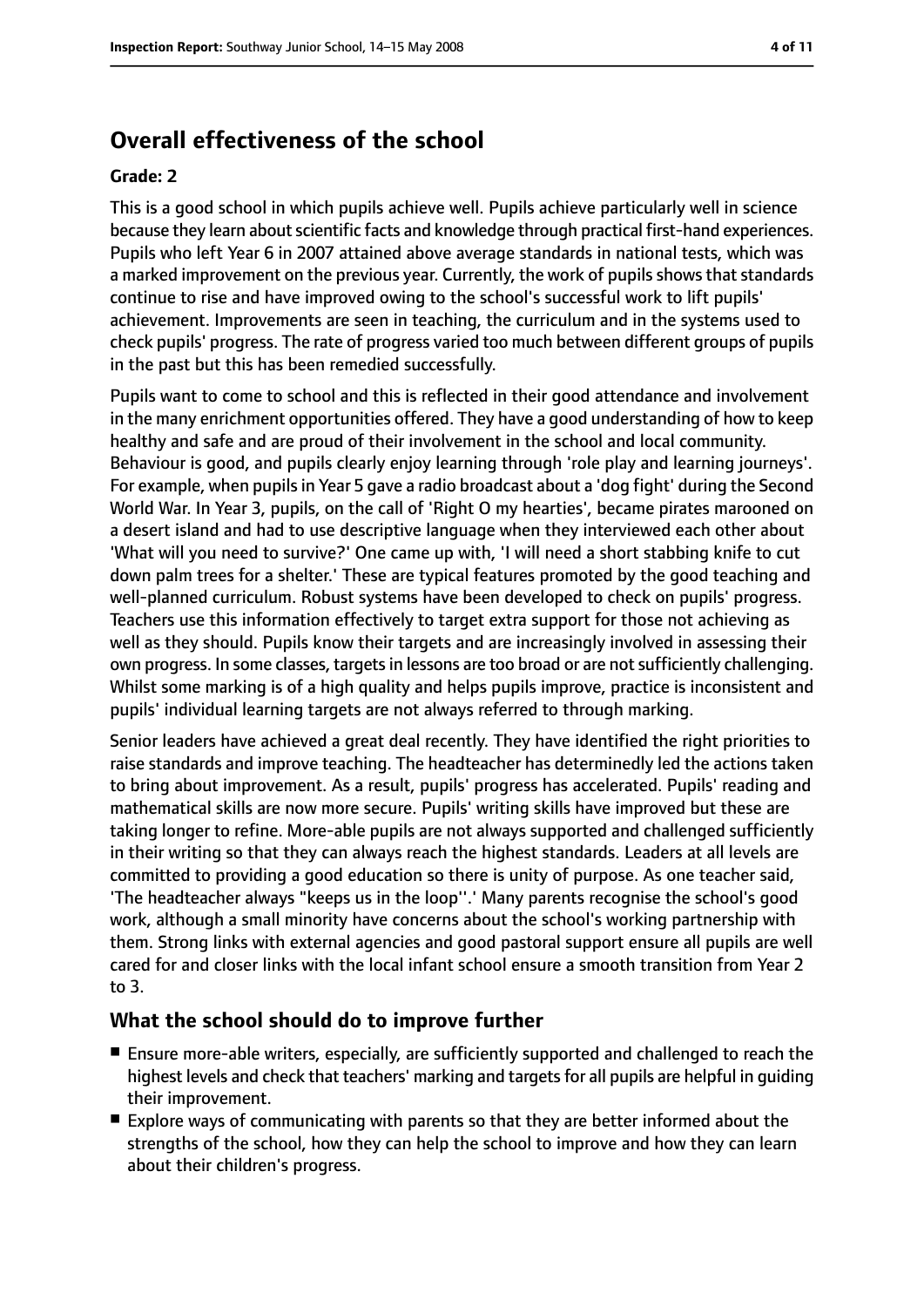# **Achievement and standards**

#### **Grade: 2**

The 2007 test results in English, mathematics and science were at above expected levels and showed a marked improvement on the previous year. Attainment at the higher levels in mathematics and especially in science were significantly higher than nationally. This was more typical of the school's results over recent years and the school exceeded its challenging targets. The rate of progress was too variable, especially in English and mathematics, as middle-ability pupils and more-able girls achieved less well than others. The school recognised this and took action to improve pupils' reading, writing and mathematical skills. These improvements have been successful so that pupils' achievement is good. Evidence from lesson observations and the school's own assessments indicates current standards are above average. This is because teaching is good, and pupils' performance is monitored regularly. In addition, the curriculum has been adapted so that it really captures pupils' interests and more closely meets their needs. Pupils with learning difficulties and/or disabilities achieve well because they are well supported. Nonetheless, the school is aware of the need to sustain the recent improvements and to secure greater consistency in pupils' writing skills especially at the higher levels.

# **Personal development and well-being**

#### **Grade: 2**

Behaviour is good and pupils are very aware of expectations which contribute to good moral development. They thrive in a safe environment and consequently enjoy their learning and are not afraid to ask for help when needed. Pupils have good social skills because many lessons feature good opportunities for paired and group activities. Their enjoyment of school is reflected in their positive attitudes. Pupils understand the need for healthy eating and physical activity, and take part in many sporting activities, including the Funky Feet Dance Class and the Track and Field Club. They are proud of their responsibilities within the school and community, and make a positive contribution through the school council. They work successfully as peer mentors, environmental eco-warriors and are involved in charitable work in the community. Pupils' successes are celebrated well, and this helps to promote confidence and the ability to show initiative and independence, preparing them well for their future lives. Pupils' spiritual development is not quite as strong as their moral, social and cultural development. In recognition of its work, the school holds Healthy Schools and Eco awards.

# **Quality of provision**

## **Teaching and learning**

#### **Grade: 2**

Positive relationships are a strong feature in lessons and the subsequent mutual respect means that pupils have good attitudes to learning. As a result, they are motivated and engaged in lessons. Most areas of class management are effective through consistent pace, frequent refocusing pupils on task and the use of interesting resources, such as interactive whiteboards. Lesson planning is structured to provide good challenge for all, including the more able. However, the work set is not always matched as effectively as it could be to ensure all reach their full potential. Teaching assistants support pupils' learning well, especially those with learning disabilities and/or difficulties. The focus on speaking and listening skills and paired and group tasks is good and results in some independence of thought and good collaborative skills. The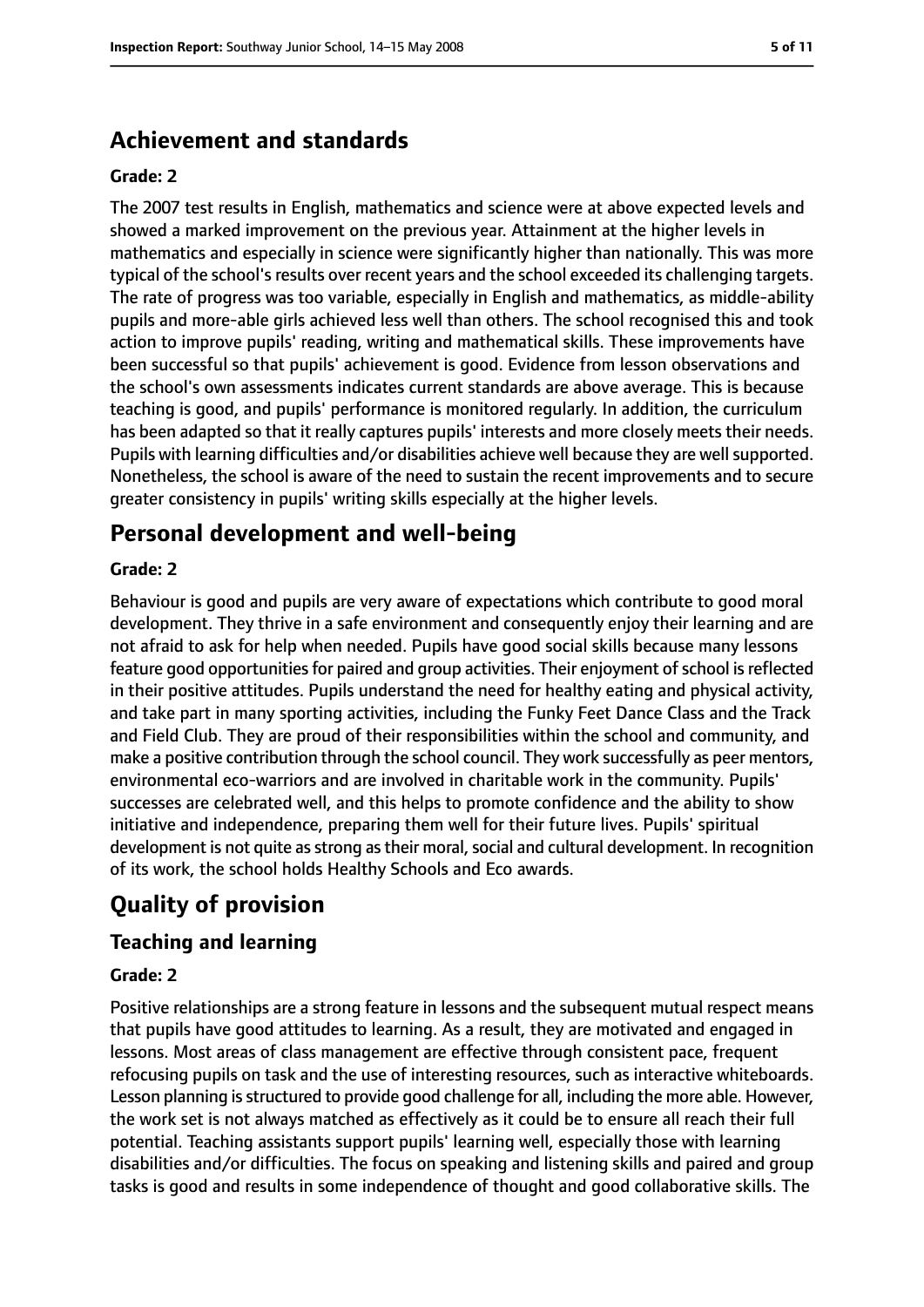pace of some lessons slows down though when introductions are too long and this impedes further development of independent work. Marking is increasingly effective, although not all teachers give constructive and specific comments to help pupils move on. The use of targets has raised teachers' expectations of what pupils are capable of achieving, but these would benefit from being more specific and referred to more when marking pupils' work.

### **Curriculum and other activities**

#### **Grade: 2**

The introduction of 'learning journeys', which involve pupils in planning learning activities, has motivated and engaged them in their learning. Those at risk of underperforming or who need greater challenge are usually given specific support to succeed. Programmes, such as 'sounds discovery', have led to measurable improvements whilst direct teaching of phonics is taking time to be established. The school understands that to sustain and build on recent improvements in writing, more-able pupils especially need to be consistently challenged in their writing to achieve higher levels. The new primary framework for literacy and numeracy is not in place but changes to planning in literacy have ensured more meaningful writing opportunities. The focus on sentence level work and structured reading sessions has strengthened pupils' achievement. The increased emphasis on mental mathematical skills is consolidating their skills. The successful 'working together' programme in personal, social, health and citizenship education means pupils leave with good basic skills, are self-confident and can work well together or independently. A very good range of activities, including educational visits and a residential trip for Year 6, clubs and sport are very popular. French, taught in Years 3 and 4, and the opportunities for many pupils to play musical instruments help enrich their experiences.

## **Care, guidance and support**

#### **Grade: 2**

Effective promotion of good behaviour, meaningful learning, and a positive contribution to the community is at the heart of the school's work. Very good standards of care contribute to pupils' enjoyment for learning. Teachers know all their pupils as individuals, and seek to promote equality for all. Classroom support is carefully deployed and makes a good contribution to learning. Pupils who may be at risk are identified early. The school works well with outside agencies to give them the care, support and guidance they need. More robust systems are in place to check and track pupils' progress and pupils are increasingly involved in assessing their own progress. Nonetheless, practice is more established in some classes and subjects than in others. Links with parents are satisfactory. The school provides regular newsletters and encourages visits to school when needed. However, a small minority of parents comment that the school does not always work as well as it could in partnership with them. Responsibility for children's well-being is taken very seriously, and legal requirements for safeguarding health and safety are secure.

# **Leadership and management**

#### **Grade: 2**

Senior leaders have a good understanding of the school's strengths and weaknesses and their commitment has enabled the school to raise achievement. Subject and year group leaders play a valuable part in supporting colleagues. They have regular opportunities to undertake monitoring activities that ensure progress in teaching, learning and pupils' subject knowledge.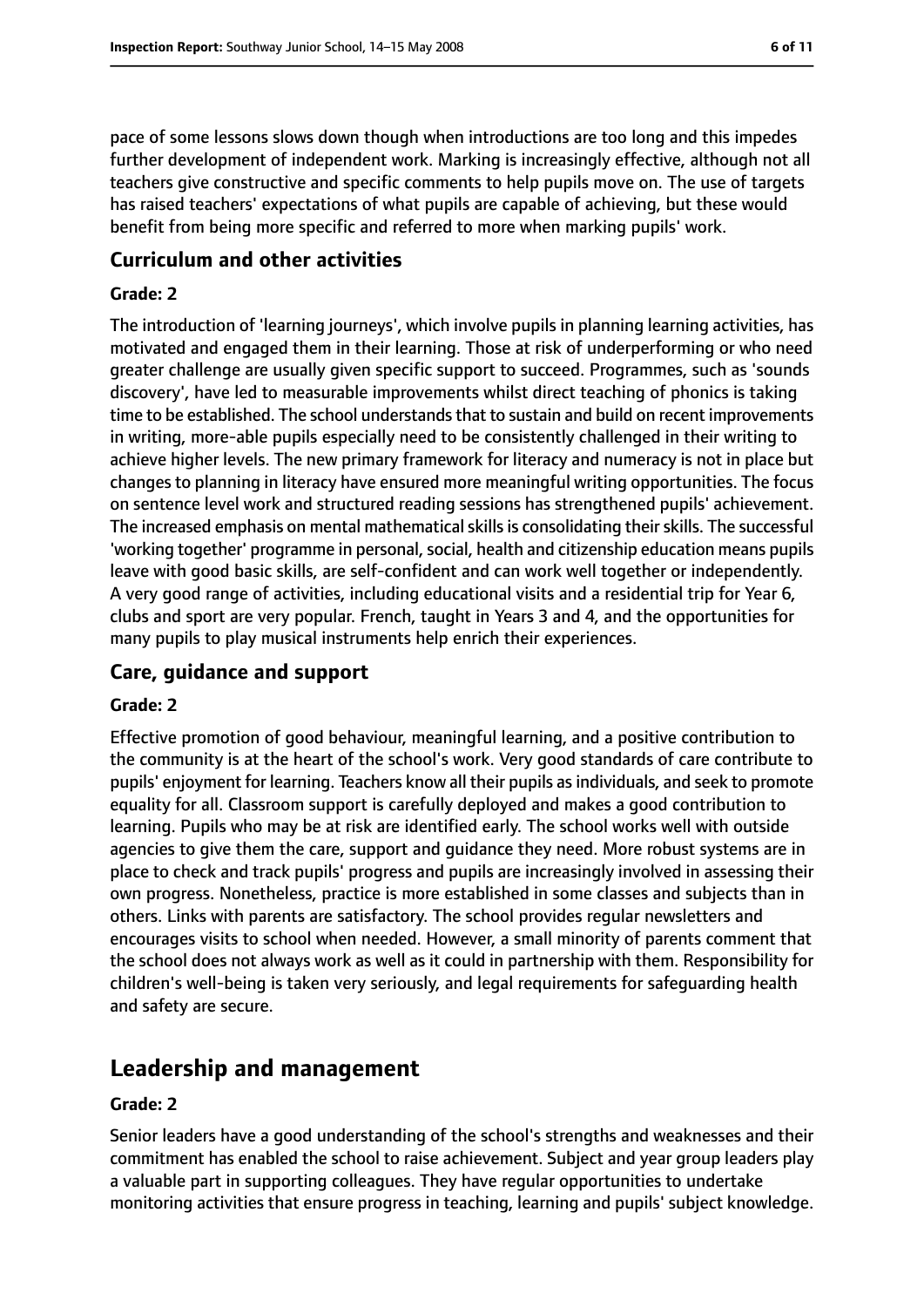The school has good structures and systems in place to ensure its smooth running. Resources, including external agencies, are used well to improve outcomes for pupils. Governors are supportive and are kept regularly updated by the headteacher. The chair of governors has rightly identified that fellow governors need to be more actively involved in challenging the school so that they can contribute more fully to its development. The majority of parents are fully supportive of the school's work. Given the ongoing improvements and its track record of past achievements, the school has a good capacity to improve.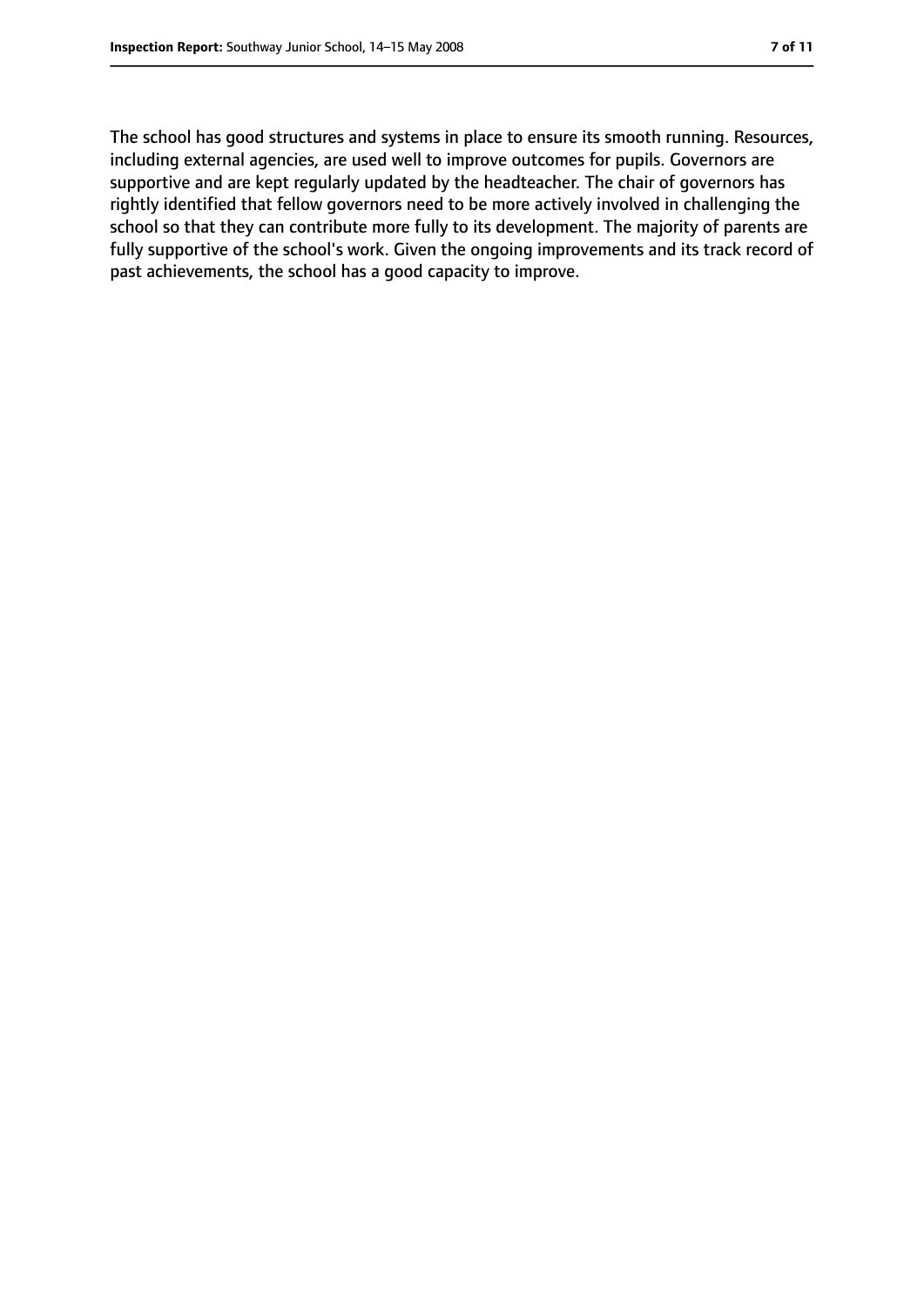**Any complaints about the inspection or the report should be made following the procedures set out in the guidance 'Complaints about school inspection', which is available from Ofsted's website: www.ofsted.gov.uk.**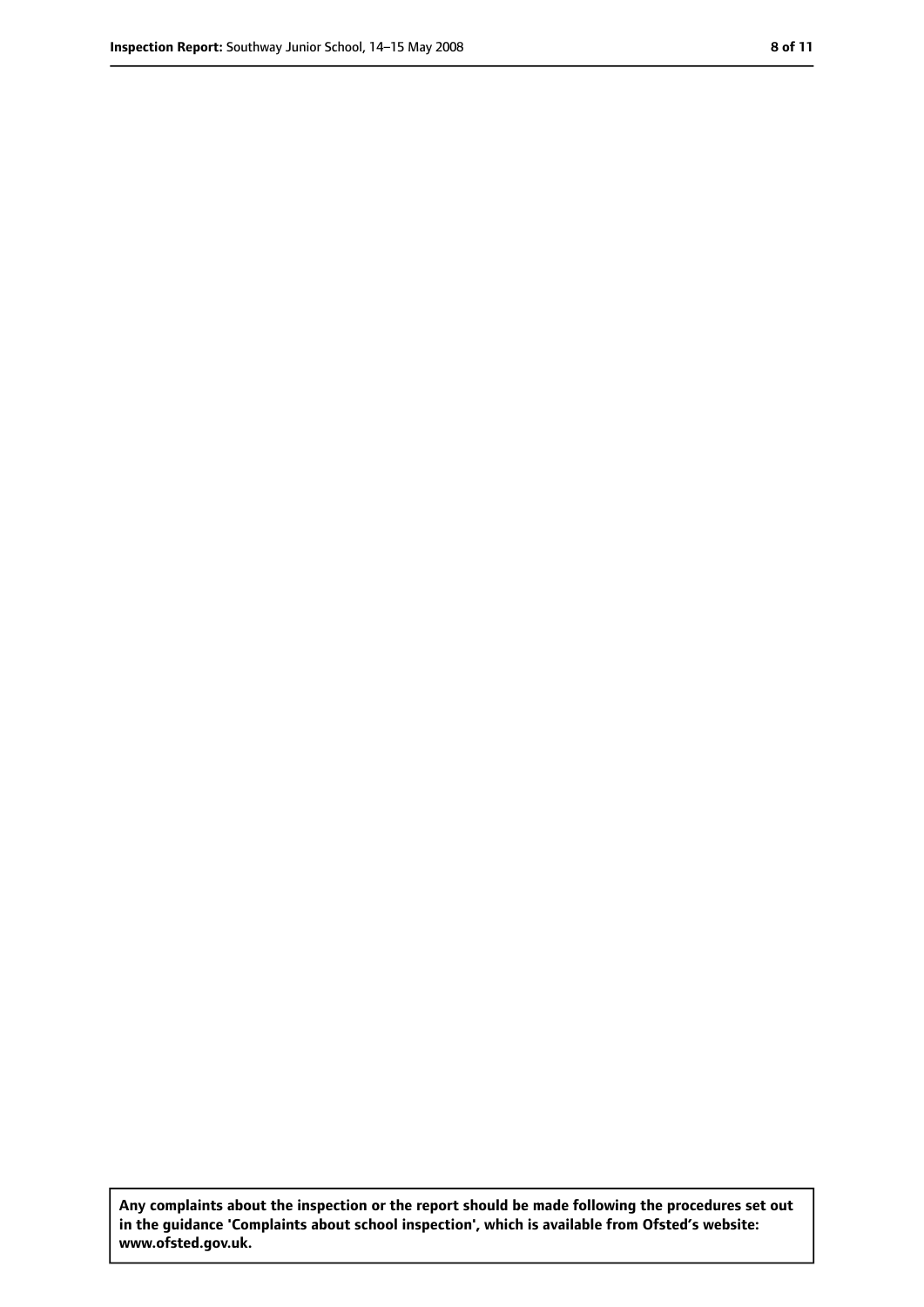#### **Annex A**

# **Inspection judgements**

| $^{\backprime}$ Key to judgements: grade 1 is outstanding, grade 2 good, grade 3 satisfactory, and | <b>School</b>  |
|----------------------------------------------------------------------------------------------------|----------------|
| arade 4 inadequate                                                                                 | <b>Overall</b> |

## **Overall effectiveness**

| How effective, efficient and inclusive is the provision of education, integrated<br>care and any extended services in meeting the needs of learners? |     |
|------------------------------------------------------------------------------------------------------------------------------------------------------|-----|
| Effective steps have been taken to promote improvement since the last<br>inspection                                                                  | Yes |
| How well does the school work in partnership with others to promote learners'<br>well-being?                                                         |     |
| The capacity to make any necessary improvements                                                                                                      |     |

## **Achievement and standards**

| How well do learners achieve?                                                                               |  |
|-------------------------------------------------------------------------------------------------------------|--|
| The standards <sup>1</sup> reached by learners                                                              |  |
| How well learners make progress, taking account of any significant variations between<br>groups of learners |  |
| How well learners with learning difficulties and disabilities make progress                                 |  |

# **Personal development and well-being**

| How good is the overall personal development and well-being of the<br>learners?                                  |  |
|------------------------------------------------------------------------------------------------------------------|--|
| The extent of learners' spiritual, moral, social and cultural development                                        |  |
| The extent to which learners adopt healthy lifestyles                                                            |  |
| The extent to which learners adopt safe practices                                                                |  |
| How well learners enjoy their education                                                                          |  |
| The attendance of learners                                                                                       |  |
| The behaviour of learners                                                                                        |  |
| The extent to which learners make a positive contribution to the community                                       |  |
| How well learners develop workplace and other skills that will contribute to<br>their future economic well-being |  |

### **The quality of provision**

| $\mid$ How effective are teaching and learning in meeting the full range of the $\mid$<br>learners' needs? |  |
|------------------------------------------------------------------------------------------------------------|--|
| How well do the curriculum and other activities meet the range of needs  <br>and interests of learners?    |  |
| How well are learners cared for, guided and supported?                                                     |  |

 $^1$  Grade 1 - Exceptionally and consistently high; Grade 2 - Generally above average with none significantly below average; Grade 3 - Broadly average to below average; Grade 4 - Exceptionally low.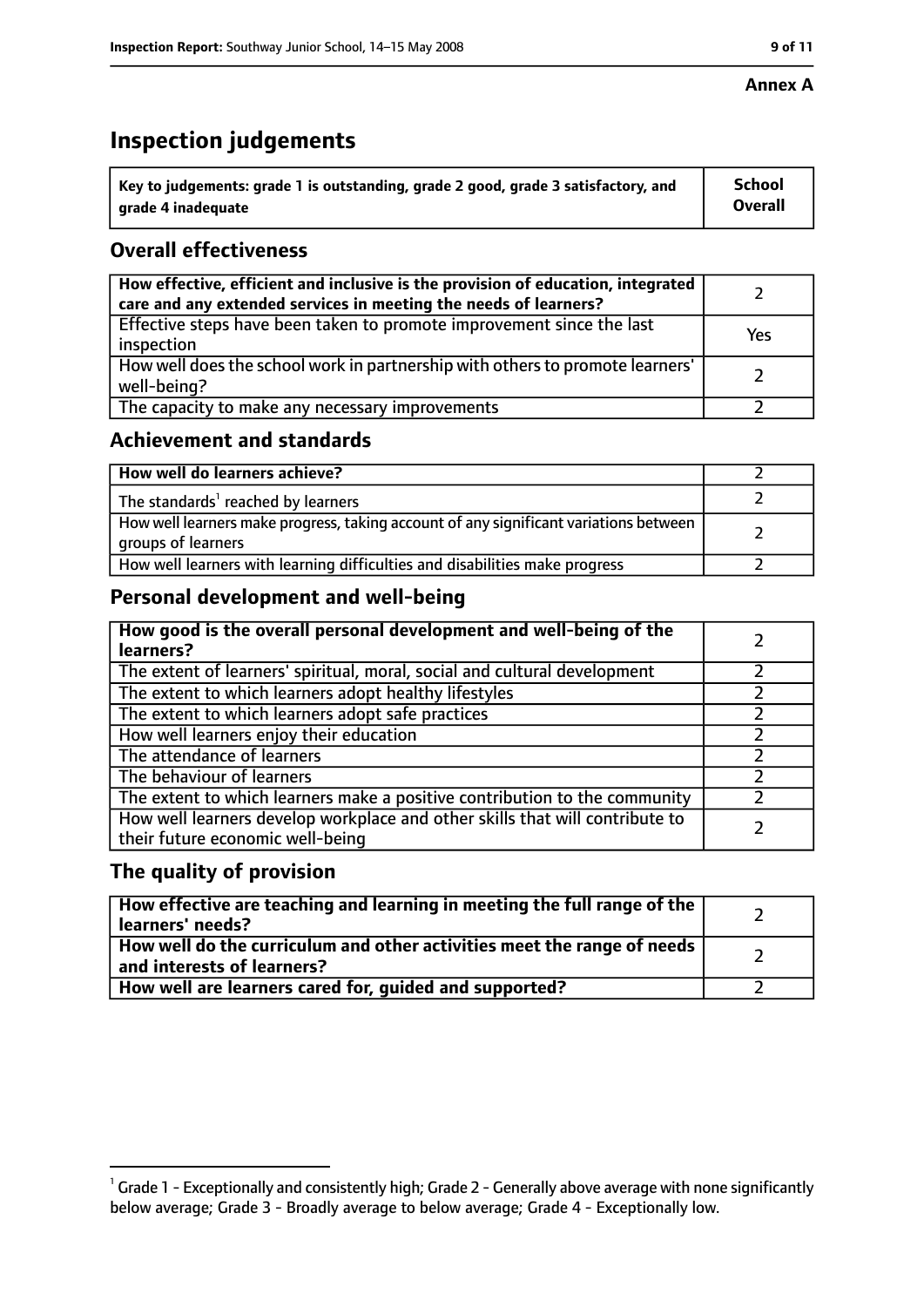# **Leadership and management**

| How effective are leadership and management in raising achievement<br>and supporting all learners?                                              |     |
|-------------------------------------------------------------------------------------------------------------------------------------------------|-----|
| How effectively leaders and managers at all levels set clear direction leading<br>to improvement and promote high quality of care and education |     |
| How effectively leaders and managers use challenging targets to raise standards                                                                 |     |
| The effectiveness of the school's self-evaluation                                                                                               |     |
| How well equality of opportunity is promoted and discrimination tackled so<br>that all learners achieve as well as they can                     |     |
| How effectively and efficiently resources, including staff, are deployed to<br>achieve value for money                                          | 7   |
| The extent to which governors and other supervisory boards discharge their<br>responsibilities                                                  |     |
| Do procedures for safequarding learners meet current government<br>requirements?                                                                | Yes |
| Does this school require special measures?                                                                                                      | No  |
| Does this school require a notice to improve?                                                                                                   | No  |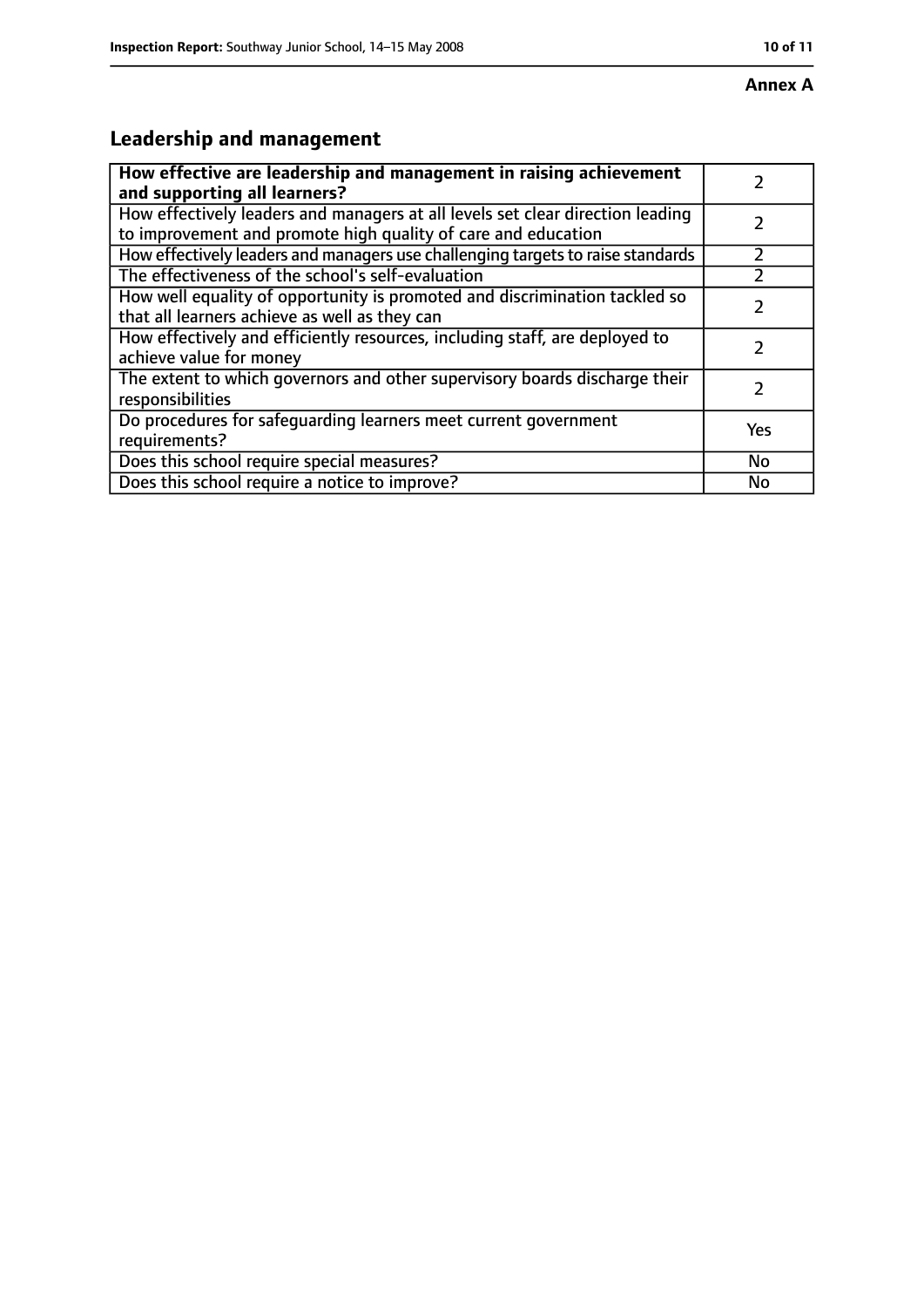#### **Annex B**

# **Text from letter to pupils explaining the findings of the inspection**

15 May 2008

Dear Pupils

Inspection of Southway Junior School, Burgess Hill, RH15 9SU

Thank you for helping us when we visited your school recently. We really enjoyed talking and listening to you and seeing your work. I am pleased to tell you that yours is a good school.

These are some important things we found out about your school:

- You make good progress and pupils in Year 6 reach above average results. You do especially well in science.
- Your behaviour is good and you told us how much you enjoy all the extra clubs and activities you can do and that there is a good range. We agree with you.
- Teaching is good and teachers make learning interesting and fun for you.
- You told us that you know your targets and like it when you can comment on how well you are doing.
- The headteacher, other staff and governors lead the school well and are working hard together to make sure that Southway Junior School is even better.
- You know about how to lead safe and healthy lives and you told us how proud you are to be peer mentors, eco-warriors and school councillors.
- You told us how well the adults look after you and we agree.

This is what we have asked the school to do to make it even better:

- To make sure those of you who find writing easy are helped to achieve your very best and that when your work is marked the comments explain what you need to do to improve and whether or not you have met your individual targets.
- We want your headteacher and teachers to improve the way they work in partnership with your parents.

You can help too by continuing to work hard and by making sure you tell teachers that you need to know exactly how to improve your work, especially those of you who find writing easy.

Yours sincerely

Sheila Browning Lead inspector